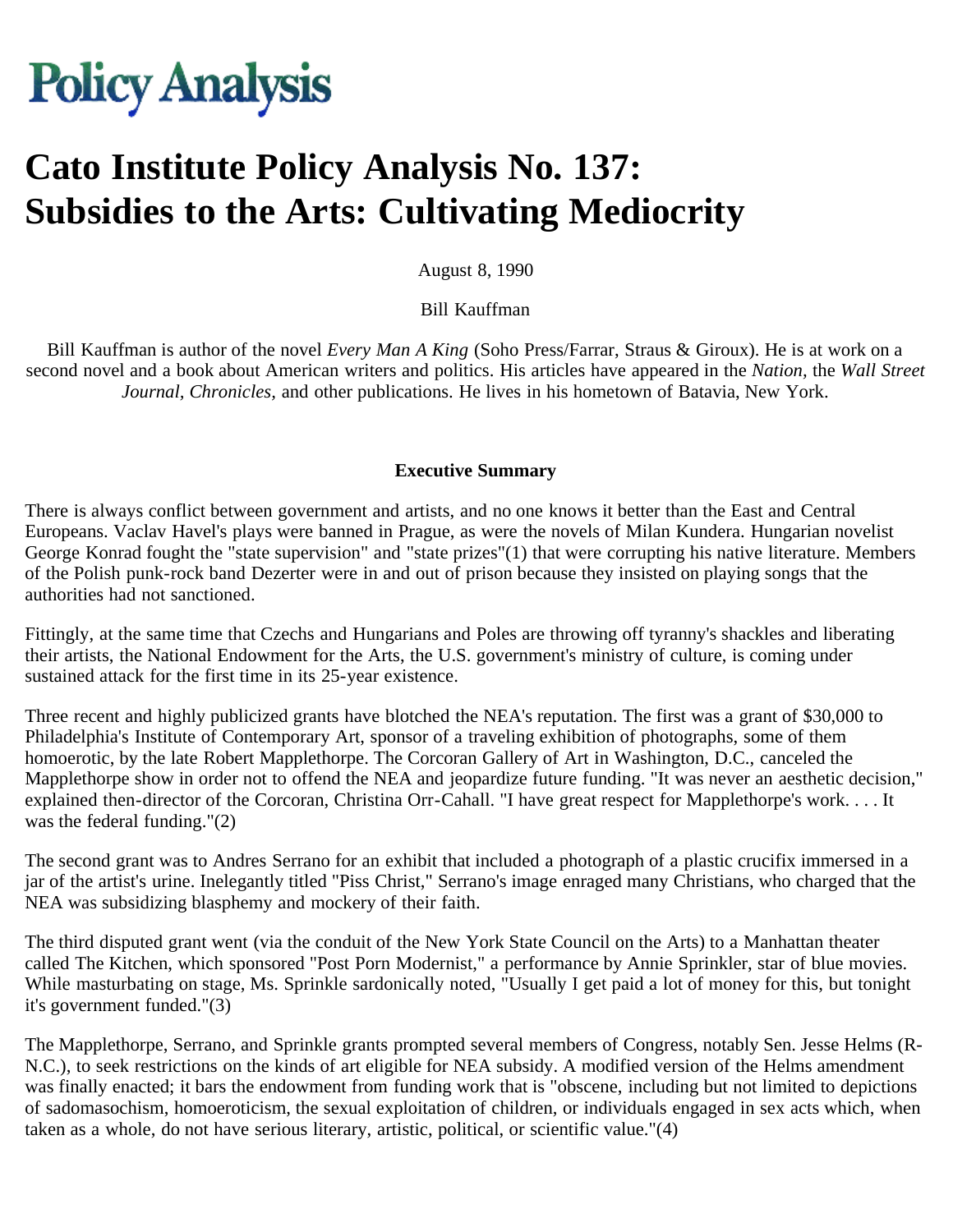The debate over the restriction was spirited but maddeningly oblique, for it begged a very basic question: should the NEA even exist? Should we learn the lesson of the erstwhile Soviet bloc--that art and politics don't mix?

# **Death or Pollyanna?**

The Founding Fathers never envisioned federal sponsorship of the arts; notes of the Constitutional Convention of 1787 do not even mention the possibility of such aid. The first direct federal subsidization of artists occurred in 1935, through the Federal Art, Music, Theater, and Writers projects of the Works Progress Administration. The emphasis was on relief rather than art; "the people who ran the project," recalled artist Meyer Wolfe, "took just about everything- some really bad work."(5) At its peak in 1936, the WPA had 45,000 artists, writers, actors, and musicians on its payroll.

Although sold as a Depression palliative, the WPA's creative projects had an ancillary purpose: the coopting of artists. Audrey McMahon, who helped conceive the Federal Art Project, explained: "Artists, men of talent and of highly sensitive natures, men who form part of a large group which might easily, under adverse and difficult conditions, become a distinct social problem, have not only been kept from final distress, but their gifts have been directed into the channel of public benefit."(6) (If only the Czech regime of Communist Milos Jakes had thought of that!) The FAP worked almost too well: its artwork was frequently partisan, pro-New Deal propaganda. Thousands of potential "social problems" churned out orthodox little plays and paintings, until widespread protest by rural and anti- authoritarian members of Congress virtually shut down the project in 1939.

Efforts to resurrect the FAP as a bureau or cabinet department met with hostility from many artists. In 1944, asked what he thought about a federal bureau of the fine arts, painter John Sloan responded, "Sure, it would be fine to have a Ministry of the Fine Arts in this country. Then we'd know where the enemy is."(7)

The first party endorsement of a proto-NEA came in the 1948 platform of the Progressives, whose platform called for the establishment of a "department of culture." The Progressives had many decent and well-meaning followers, but the party hierarchy was dominated by members of the American Communist party. Predictably, American Communists were enamored of the "socialist realist" artists lionized by Stalin; the Progressives viewed art as a means to "the growth of democracy and the preservation of peace."(8) Art, to the Progressives, had political utility; if cosseted and fed, artists could be of great use to the powers-that-be. One is reminded of Robert Frost's observation that in socialist states, the subsidized artist faces a choice between "death or Pollyanna."(9)

Variations on the department of culture plan were considered by Congress throughout the 1950s. However lofty the preambles, those bills usually imagined the arts as so many high-brow H-bombs, valuable weapons in the cold war. The following excerpts are representative:

The Soviet drive in the fine arts field finds the U.S. at present without a counter- offensive. (U.S. Advisory Commission on Educational Exchange, 1952)

Do you not agree that in the Cold War, that the sooner we can implement a program of selling our culture to the uncommitted people of the world as a weapon, the better off we are? (Rep. Frank Thompson, D-N.J., 1954)

We can't afford to do less than the Russians in this field. We'll lose our shirts if we do. (Rep. Frank Thompson, 1956)

The new look in the policy of the Soviet Union might be said to be a shift in the continuing cold war from the arena of armaments and potential armed aggression to penetration into lands by economic and cultural campaigns accompanied by propaganda against the United States for its laissez faire attitude toward the arts. (Sen. Herbert Lehman, D-N.Y., 1956)(10)

And on and on it went. Music, verse, fiction, the theater: the cold war was opening an aesthetic front. Books and symphonies and plays were sent into Senator Lehman's "arena" to contend with the Russians. As though a department of culture was going to vanquish Tolstoy!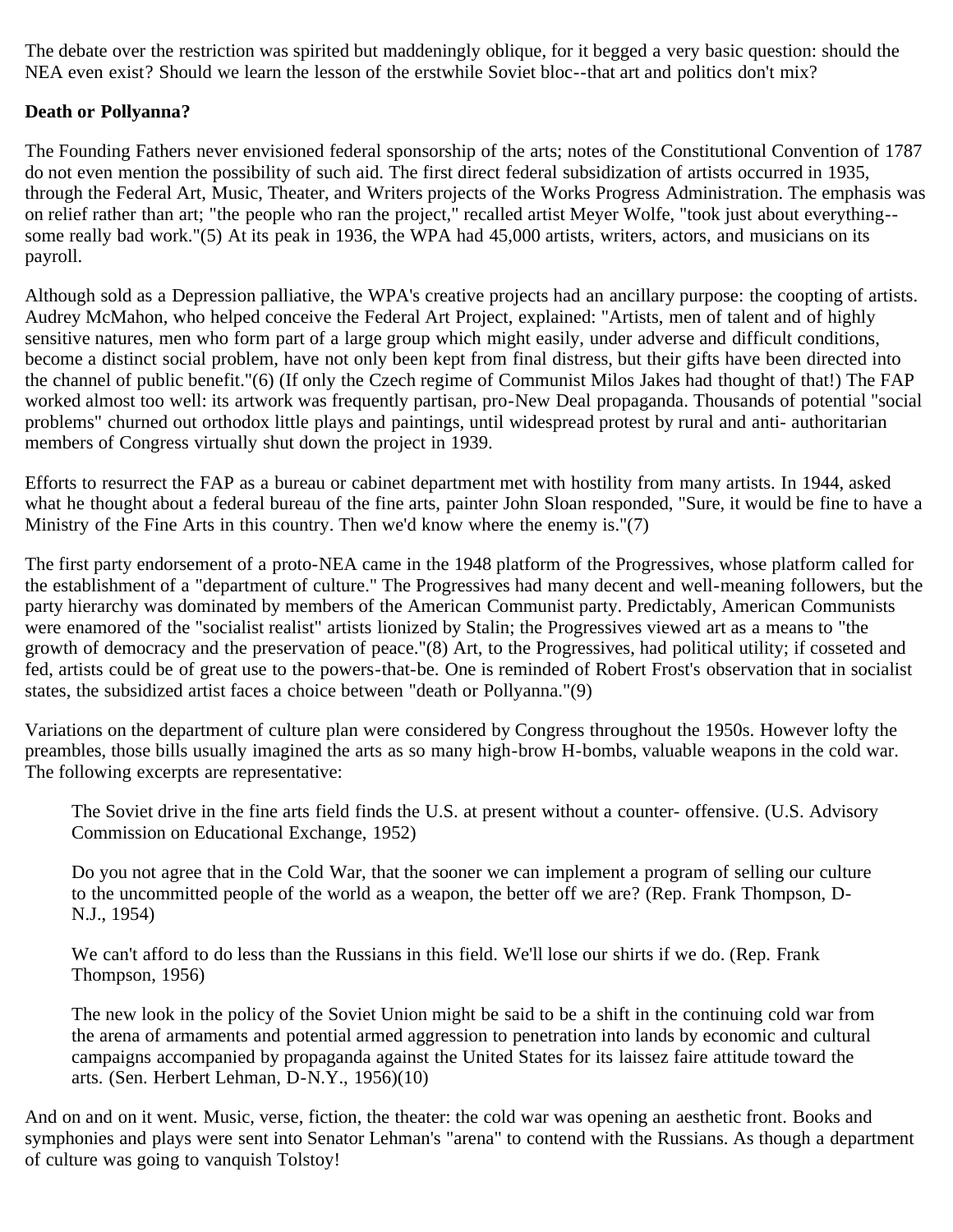Many real artists opposed the creation of a federal arts bureau. The American Artists Professional League, the National Sculpture Society, and the American Symphony Orchestra League feared the regimentation that Soviet bloc artists had suffered. ASOL executive secretary Helen M. Thompson worried that musicians "might become mere pawns in a centrally managed, nationalistic program whose control could be so buried in bureaucracy as to give little hint of its ultimate purpose."(11) Sculptor Wheeler Williams told a congressional committee, "The true artist is perforce a rugged individualist and does not want to be kept poodle by the government with dilettante experts as nursemaids."(12)

Underground artists, particularly the Beats, also opposed the merger of art and government. Painter Larry Rivers warned, "The government taking a role in art is like a gorilla threading a needle. It is at first cute, then clumsy, and most of all impossible."(13) Lawrence Ferlinghetti--poet, publisher, bookstore owner--ridiculed "cooperating poets and publishers"(14) who tied themselves to a federal tether. Ferlinghetti's City Lights imprint stamped any number of challenging works, including Allen Ginsberg's "Howl," which San Francisco authorities sought to ban as "obscene" in 1957. "They just won't let you be," lamented Ferlinghetti's Bay Area compadres, the Grateful Dead; many avant-garde artists have learned that lesson the hard way, in the courts, with the First Amendment as their paladin.

#### **The Restoration of Mankind**

Sen. John F. Kennedy was inclined to agree with the Rivers-Ferlinghetti position, but the awesome responsibilities of the presidency changed his mind.(15) The Democratic platform of 1960 endorsed "a federal advisory agency to assist in the evaluation, development, and expansion of cultural resources,"(16) and from the first President Kennedy vigorously courted artists. Mark Rothko, Arthur Miller, and Robert Lowell were among those invited to the inauguration. A series of dinners honored cellist Pablo Casals, composer Igor Stravinsky, and polymath Andre Malraux. As JFK's friend Gore Vidal put it, "He knows the propaganda value of artists and he has . . . tried to win them over."(17) (One who was not winnable was William Faulkner, who turned down an invitation to dine with the Kennedys. The White House, said Faulkner, was "too far to go for supper.")(18)

A 1961 strike by the American Federation of Musicians against New York City's Metropolitan Opera proved a godsend to advocates of government-subsidized entertainment. Secretary of Labor Arthur Goldberg was called in to arbitrate the dispute; in his settlement, Goldberg noted the Met's \$840,000 debt and called for Washington to help close that gap. Spake the New York Times: "If the United States is going to insist that the Metropolitan carry on as a cultural institution that the nation cannot afford to lose, it should provide the opera with a subsidy."(19) (No one heard Montana singing for a solvent Met, or Kentucky or Maine or Arizona. By "United States," the Times meant Washington, D.C., and New York City.)

President Kennedy subsequently appointed August Heckscher, director of the Twentieth Century Fund, as his special consultant for the arts. A 1963 Heckscher report, The Arts and the National Government, laid the groundwork for subsidies to the Met and other elite institutions. The assassination of President Kennedy stalled arts policy, but not for long. Although President Johnson was not expected to be overly sympathetic to the Heckscher report, an election loomed, and a memo from Arthur Schlesinger, Jr., was most persuasive. Federal subsidy of the arts "can strengthen the connections between the Administration and the intellectual and artistic community," JFK's aide wrote the new president, "something not to be dismissed when victory or defeat next fall will probably depend on who carries New York, Pennsylvania, California, Illinois and Michigan."(20)

President Johnson saw the light. The National Council on the Arts was created in 1964; one year later, on September 29, 1965, the National Foundation for the Arts and Humanities was born.

The foundation was bipartite: it contained the National Endowment for the Humanities, which was to promote "scholarship in the humanities," and the National Endowment for the Arts, which was to dispense public moneys to state agencies, nonprofit institutions, and individuals to promote these vocations:

music (instrumental and vocal), dance, drama, folk art, creative writing, architecture and allied fields, painting, sculpture, photography, graphic and craft arts, industrial design, costume and fashion design, motion pictures, television, radio, tape and sound recording, the arts related to the presentation,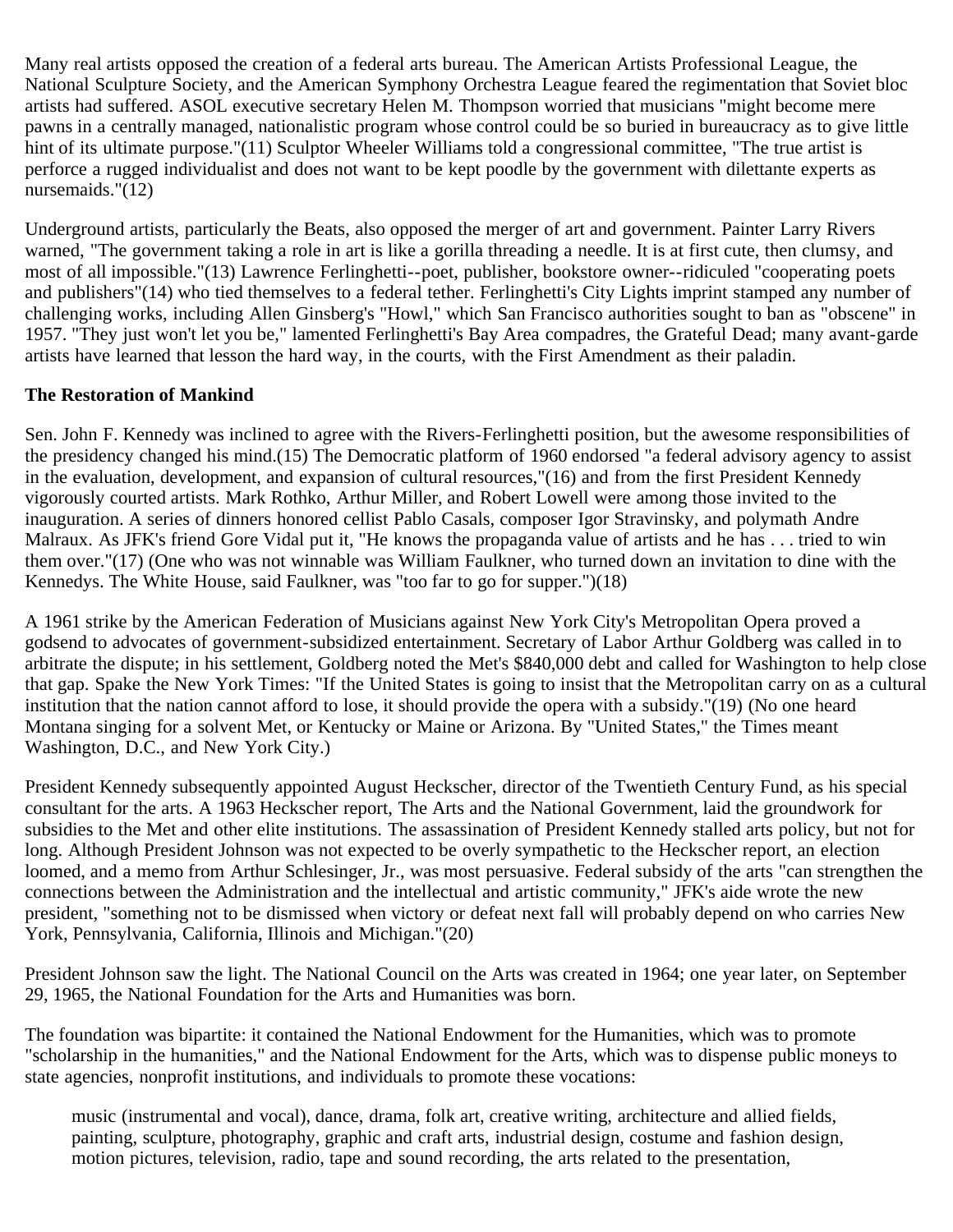performance, execution, and exhibition of such major art forms, and the study and application of the arts to the human environment(21)

The NEA's appointed chairman would serve a four-year term; he or she was to be advised by the 26-member National Council on the Arts. The states were encouraged to set up their own arts agencies; by 1974 all 50 had done so. Twenty percent of the endowment's appropriation trickled down to the states, though of late the wards have grown bold, and the National Assembly of State Arts Agencies has floated a plan to boost their share of the loot from 20 to 60 percent.

The NEA's budget for FY 1966 was \$2.5 million; it rose to \$7 million annually for the next three years and then spiraled upward under the Nixon and Carter administrations, reaching \$158 million in FY 1981. The first budget of the Reagan years trimmed the NEA's appropriation by 10 percent, but the endowment is resilient and has many congressional friends; in FY 1990 it consumed on all-time high of \$171 million.

Even its most ardent supporters concede that the NEA's purpose was not--and never has been--clearly defined. "Paste the problem on the wall and throw government money at it,"(22) scoffed social critic Paul Goodman, ever the wise iconoclast, as the legislation was wending its way through Congress.

Yet hopes were high. Rep. Frank Horton (R-N.Y.) averred that "this measure proposes nothing less than the restoration of man."(23) A slightly less chiliastic NEA statement of mission promised "to foster the excellence, diversity and vitality of the arts in the United States."(24) But how was that to be done? Hadn't a healthy, vibrant, rambunctious American literature developed without any help whatsoever from Washington? Wasn't American popular music heard 'round the world? Hadn't American movies become the dominant cultural influence in Western Europe? Didn't modern art and regionalism, abstraction and realism, flourish here?

Congress disregarded, not for the last time, a dictum of the first aesthetician of the Republic, Ralph Waldo Emerson: "Beauty will not come at the call of the legislature. . . . It will come, as always, unannounced, and spring up between the feet of brave and earnest men."(25)

# **Why Do the Heathen Subsidize?**

In his memoir of NEA chair Nancy Hanks, her deputy Michael Straight posed--and never adequately answered--a question that challenges the endowment's very existence: "Why should all of our taxpayers support activities that only a small minority of taxpayers enjoy?"(26)

Take art museums, a favorite NEA beneficiary. Eighty- four percent of art museum visitors have attended college; less than a third of the entire population has. Blue-collar workers constitute 47 percent of the workforce but just 7 percent of the art museum audience. African-Americans, 12 percent of the population, make up one-half of 1 percent of the clientele.(27) High-school dropouts are three times more likely to "never" visit an art museum than are college graduates.(28) Newsweek columnist Robert J. Samuelson calls subvention of the arts "highbrow pork barrel":(29) an income transfer from middle-class taxpayers to affluent museum goers.

Edward C. Banfield, author of The Democratic Muse, a book-length meditation on government and art, has written: "The art public is now, as it has always been, overwhelmingly middle and upper-middle class and above average in income--relatively prosperous people who would probably enjoy art about as much in the absence of subsidies."(30)

Economist Dick Netzer, an advocate of government subvention, concedes that subsidies have "failed to increase the representation of low-income people in audiences."(31) Taste, not money, is the obstacle to an integrated, variegated clientele; admission to most art museums costs about half what a movie ticket does. A visit to a Hank Williams, Jr., concert or a rap show suggests that rural, working, and African-American people are willing to pay handsomely for entertainment.

Alas, it is the wrong kind of entertainment, at least from the perspective of the arts establishment. So the benighted taxpayer is forced to subsidize those cultural expressions deemed worthy by soi-disant experts. (The great Iowa curmudgeon H. R. Gross made that point, archly, when he proposed an amendment to include pinochle, squash, and poker among the arts eligible for NEA funding. When his proposal failed, he ruefully observed, "There is another art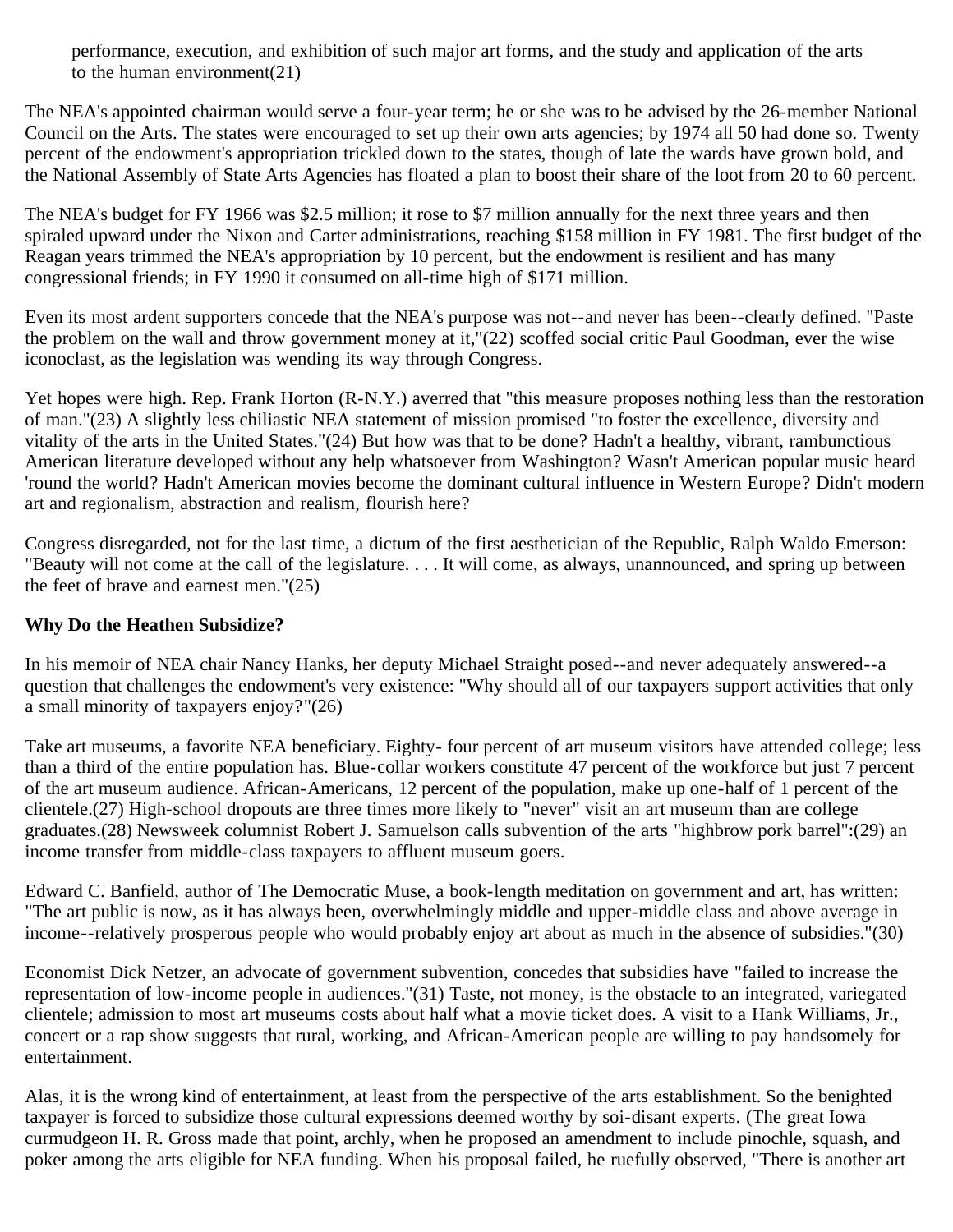that is not recognized in this bill  $\dots$  the art of picking the pockets of the taxpayers.")(32)

In the British TV series "Yes, Minister," Sir Humphrey Appleby declares, "Subsidy is for art, for culture. It is not to be given to what the people want. It is for what the people don't want but ought to have. If they want something, they'll pay for it themselves."

Such paternalism was a common sentiment among the NEA's aristocratic founders, but more ignoble motives can't be discounted. Edward Banfield and artist Richard Kostelanetz, among others, have noted that America's first family of philanthropy, the Rockefellers, were indefatigable advocates of a national arts ministry.

Creating a federal bureau of culture was Nelson Rockefeller's pet project as a special assistant to President Eisenhower; as governor of New York, he sired the State Council on the Arts, the first of its kind. John D. Rockefeller III supervised the drafting of the Rockefeller Panel's 1965 report, The Performing Arts: Problems and Prospects, which foresaw a "vital function" for Washington in promoting culture. A follow-up report in 1977 was sponsored by the NEA in conjunction with the Ford Foundation, the J. D. Rockefeller III Fund, the Rockefeller Brothers Fund, and the Rockefeller Foundation. It, too, envisioned Everyman as (an involuntary) Maecenas. And Nancy Hanks, NEA chairwoman from 1969 to 1977, the dynamo under whom the endowment blossomed (or bloated, depending on one's viewpoint), had been a longtime Rockefeller employee.

The Rockefeller brothers were among the nation's most munificent arts patrons, and they devoutly wished humble taxpayers across this land to join them. John Q. Citizen was to be allowed (actually, required) to assist the Rockefellers and their compeers in supporting the Metropolitan Opera, the Museum of Modern Art, and other temples of high culture. Coincidence or not, artist-critic Richard Kostelanetz has noted that "public funding of large arts institutions had taken private philanthropy off its increasingly expensive hook."(33)

Fortunately, art museums are, by and large, independent of state. Subsidies from all levels of government account for only 15 percent of the operating budgets of American arts institutions.(34) A staggering \$6.4 billion is donated annually to cultural organizations from private and corporate sources.(35) Greater attention--or less indifference-- to standard business practices would ensure the survival of all but the most unpopular museums. (William D. Grampp examines museum profligacy and recommends belt-tightening measures in his recent book, Pricing the Priceless.)

Curators needn't lower their lofty standards to survive. They needn't admit Danielle Steele or Peter Max or 2 Live Crew to Parnassus. But what if . . .

Banfield asks us to "imagine a museum that, because it must live on its earnings, is constantly searching for ways to give viewers what they will pay to see."(36) (To many art administrators, that prospect is truly nightmarish: Elvis on black velvet at the National Gallery!) Imagine a museum that followed novelist Frank Norris "far from the studious and the aesthetes, the velvet jackets and the uncut hair . . . straight into a World of Working Men, crude of speech, swift of action, strong of passion, straight to the heart of a new life, on the borders of a new time."(37) Imagine a museum that did not see its purpose as forcing cultural spinach down our vulgar throats. Imagine a museum that served as muse, inspiriting its visitors, respecting the extraordinary capacity for discernment of the most ordinary Americans.

Elite museums in this country were founded and thrived on the patronage of well-heeled philanthropists. The rich, to use a biblical inversion, will always be with us; so will philanthropy. A populist museum, by definition, will attract an audience large enough to make subsidy unnecessary. Museums celebrating regional or particularistic culture are, properly, the concern of local communities and governments. Where, pray tell, does the NEA fit in?

### **Alms and the Man**

Washington Post book critic Jonathan Yardley has wondered: "Why should the struggling young artist be entitled to government subsidy when the struggling young mechanic or accountant is not?"(38)

Let's take a specific case. In 1972 poet Erica Jong received a \$5,000 NEA Creative Writing Fellowship to revise a novel she was writing titled Fear of Flying. Ms. Jong was a teacher and published poet from an upper-middle-class background. She was "struggling" only in the way that all artists struggle: trying to make sense, to give form to her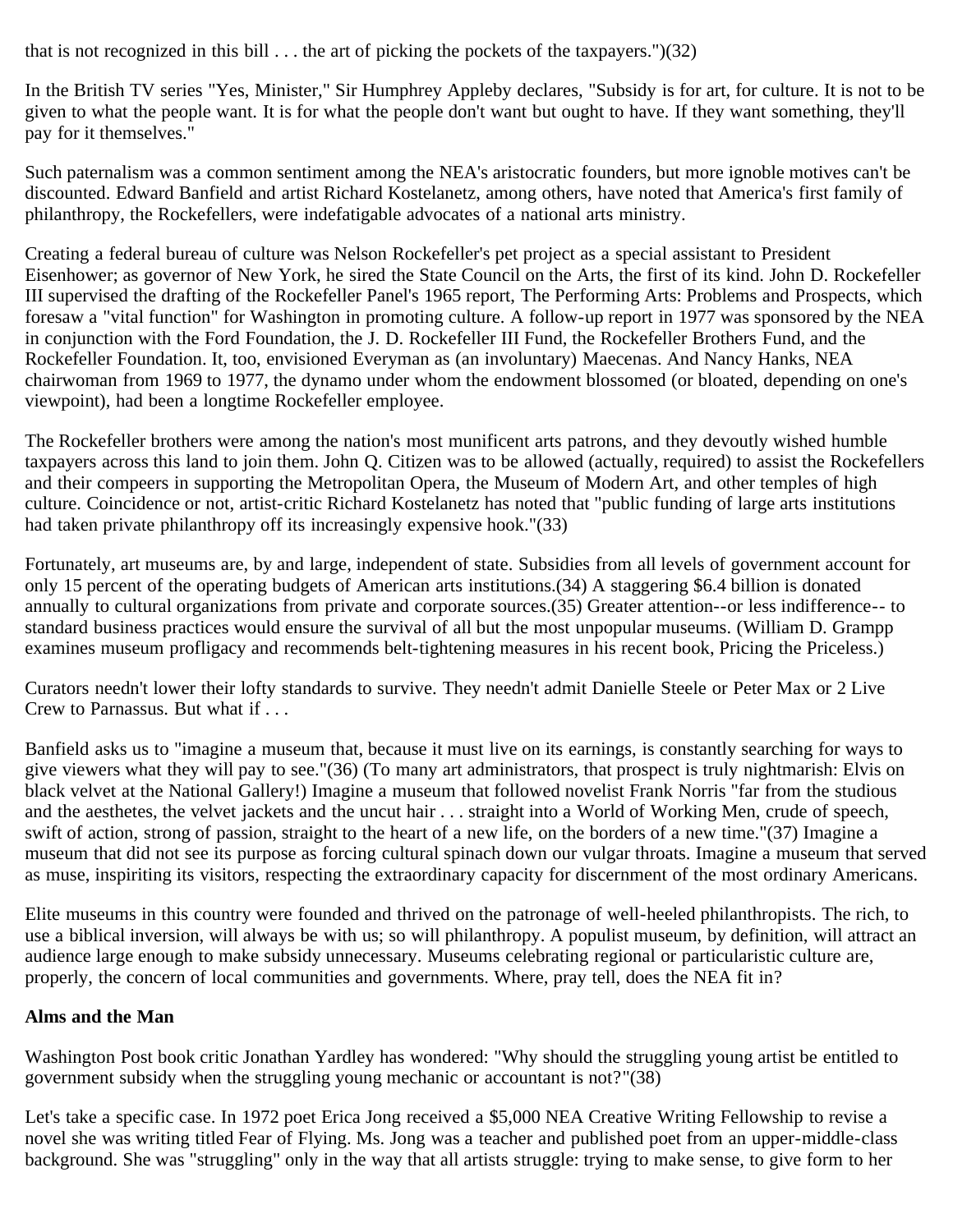creation. The appurtenances of writing--pencils, paper, a typewriter--she could easily afford. So why did the NEA give her \$5,000? What philosophy of government makes an advantaged woman like Erica Jong eligible for state subsidy? (39)

Just what is it about the act of writing (or painting or acting) that requires federal support? Why should the Treasury dole out thousands of dollars? How do such alms help?

The closest approximation to an answer came from the popular novelist E. L. Doctorow. Addressing the House Appropriations Committee in 1981, Doctorow said, "An enlightened endowment puts its money on largely unknown obsessive individuals who have sacrificed all the ordinary comforts and consolations of life in order to do their work."(40) Artists, in that view, are monomaniacs, driven dedicated people who make a conscious choice: art over security. Epic poems over a new carburetor. Symphonies over canopied beds.

That is an entirely honorable way of life. But wait . . . Doctorow denies that any choice must be made. He wants to abolish the risk and privation that dog almost all artists, particularly during their apprenticeships. "Starving artists" are to be plumped up by taxpayers. No need to sacrifice: as the yuppie beer commercial puts it, "You can have it all." The likelihood that pampered artists will turn complacent, listless, and lazy seems not to bother Doctorow. (It may be worth noting that in 1989 Doctorow was anointed the official New York State Author, which honor carries with it a \$10,000 check underwritten by the taxpayers of New York State.)

You can't beat the hours, Sinclair Lewis said of the artist's life, but as for the money . . . Jacques Barzun, a harsh critic of individual grants, describes "a life of solitary toil and repeated disappointment, of problematic reward and fitful success. . . . It is a test of endurance, willpower, and maniacal faith in oneself."(41) You can't buy perseverance with \$5,000 grants; poverty is nothing to one who has faith.

The NEA and its acolytes have a curious attitude toward artists. Agency administrators are bureaucrats, not belletrists, and artists--no, Artists--intimidate them. Lacking confidence in their prosaic selves, they defer to panels of "experts" and never, but never, challenge an artist to defend his work. Nancy Hanks, NEA chair under Presidents Nixon and Ford, was the quintessential cowed apparatchik. Her deputy, Michael Straight, remembers a grant application from an artist who proposed to "make a loop tour of the Western U.S., dripping ink as I go, from Hayley, Idaho, to Cody, Wyoming." Mystified, Straight requested elaboration. The applicant, a subaltern explained, was in the tradition of "the great painter Marcel Duchamp, who, when he moved to New York City, brought with him a bottle labeled 'Paris Air.'" Straight was unimpressed. The aide then recalled "a highly regarded Italian painter who bottled his own excrement and sold it for a splendid price as Excrement of the Artist." Straight despaired. Nancy Hanks approved the grant.(42) The shrouded Cult of The Artist--sage, mantic, inscrutable--had triumphed over common sense.

On the other hand, an NEA program like Arts in Education assumes that artists are selfish greedheads, mercenary in their civic mindedness. The much maligned AIE spends over \$5 million annually to send artists into the schools to speak to students and show them what an honest-to-goodness artist looks like. (The kids would probably rather see Madonna, but that's another story.)

Banfield and others, including art historian Laura H. Chapman, have criticized AIE for "us[ing] the schools to solve the unemployed problems of artists."(43) But AIE is disturbing for another reason: can't artists donate their time to the schools? (Like businessmen in the much praised Junior Achievement program.) A neighborly artist would speak, without recompense, to community groups: to the Friends of the Library, the Ladies Literary Circle, painting classes in high schools, prisoners, whoever. Many artists and writers--communitarians, believers in the regional promise- already do so. They are citizens of place; to cash a check from Uncle Sam would cheapen their acts of citizenship. (That is not to say that an artist must donate his talent. The early career of Grant Wood in Cedar Rapids, Iowa, illustrates how an artist can be nurtured, spiritually and financially, by the community he loves.)

Sage, mercenary, and finally schmoozer: the successful NEA supplicant must also display the skills of grantsmanship. He must fill out mind-numbing forms; he must kowtow to those who sit in judgment of his application; he will, if he is an adept at this art, glad hand (in a dignified way, of course). Such behavior is what intelligent figures within the NEA's ambit complain about most frequently.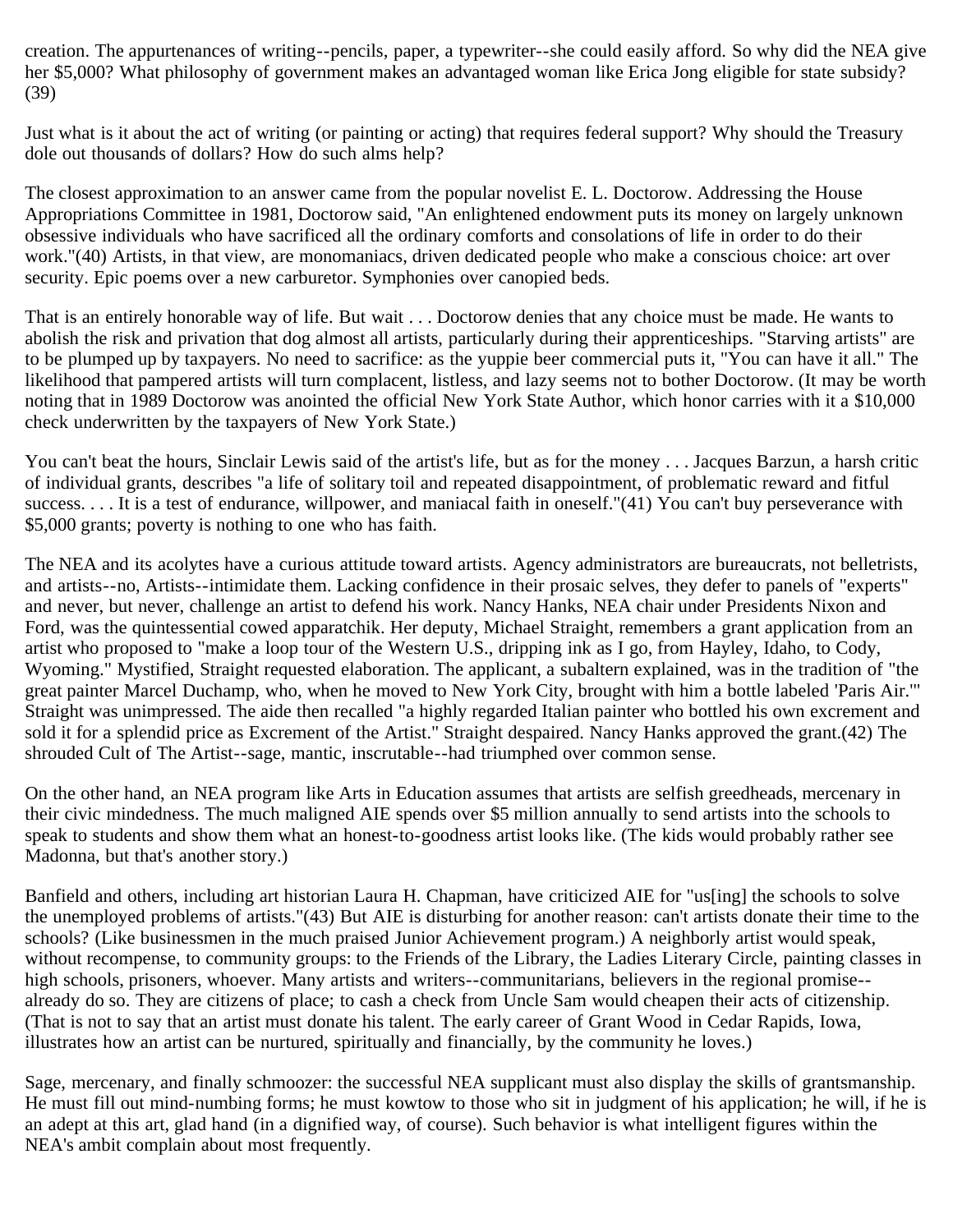George Garrett, the acclaimed novelist and man of letters who has served on the NEA's Advisory Literature Panel, comments, "Once (and whenever) the government is involved in the arts, then it is bound to be a political and social business, a battle between competing factions. The NEA, by definition, supports the arts establishment."(44)

Sometimes the politics are glaring and rancid, as in the 1979-80 Literature Program, an orgy of cronyism that was laid bare by Hilary Masters in the Summer 1981 Georgia Review. Salutary reforms have since diminished the most egregious partisanship, but as George Garrett says, when government dispenses booty, politics will always be involved.

What galls many outside observers are the sanctimonious oozings that pass for defenses of the NEA. Taxpayer objections to the endowment are dismissed as "philistinism." When a novelist's animadversions appeared in the Wall Street Journal, NEA chairman John Frohnmayer called his critic's ideas "sinister." (45) And when all else fails, the arts establishment falls back on that last refuge of the pork barreler: modesty. "Uncle Sam spends less on the NEA than on the Stealth bomber or the Export-Import Bank," the ministry's guardians protest, "so leave us alone and go hunting for fatter boondoggles."

Yes, the NEA is a drop in the budget bucket. Yes, military bands employ more musicians than all the major symphony orchestras combined. (Perhaps, as the Department of Defense reassesses its mission, it could turn John Philip Sousa over to the private sector.) But the NEA will never write a great book, compose a timeless symphony, or paint in sublime hues. Only the single man or woman, animated by what Jack Kerouac called "the unspeakable vision of the individual," can create. The government arts bureaucracy, Larry Rivers's fumbling gorilla, is, even at its most benign, superfluous. As the insurgent publisher Eric Baizer said, "No great poet has ever been produced by a Washington backroom deal."(46)

### **Bringing Culture to the Dust Bowl**

The oddest ostensible purpose of the NEA is to promote the arts in smaller cities, in the great unmuseumed vastitude of Middle America. I say "odd" because New York City legislators emphasized that mission. Sen. Herbert Lehman looked out his Manhattan window and saw "an aesthetic dust bowl across many of our states."(47) From Harlem, Rep. Adam Clayton Powell viewed "cultural dust bowls"(48) west of the Hudson. The NEA was to bring civilization to those outposts. (Nevertheless, we dust bowlers were not to be trusted with our own culture; of the 24 members of the first National Council on the Arts, appointed in 1965, 17 lived in New York City, Washington, or Los Angeles.)

Exactly how federal tax dollars--doled out in Washington by a centralized bureaucracy--could uplift the provinces, no one really knew. The brilliant heyday of regional writing in the United States spanned the last 25 years of the 19th century: Sarah Orne Jewett of Maine, Edward Eggleston of Indiana, Hamlin Garland of Dakota, Joseph Kirkland of Illinois, Mary Wilkins of Massachusetts, Harold Frederic of upstate New York, all flourished without Uncle Sam's patronage. In painting, Grant Wood, John Steuart Curry, and Thomas Hart Benton led a muscular regional movement in the 1930s, without bending knees and tipping caps to Washington. Besides, regionalists have always viewed the East Coast Establishment as the enemy. If art was to thrive in Kansas City, Benton believed, then Kansas City must cultivate it.(49)

The NEA's arrogance is breathtaking. Provincial artists do not need eleemosynary or elevated advice from Big Brother. Every state and section of this country has its own indigenous and particular cultural tradition, a product of hundreds of years and thousands of dedicated artists. Those traditions evolved without any "help" from Washington; the last thing our vibrant sectional cultures need is the cookie-cutter uniformity and political correctness that are bureaucracy's signet.

Senator Lehman and Representative Powell were more parochial than they wanted to admit. Instead of sparking a healthy regionalism, NEA subsidies have imposed New York City's version of culture on the provinces--an act more stultifying than edifying.

Small-city museums have used federal moneys to purchase works "mostly from New York City artists," Edward Banfield writes, "which create[s] problems of political geography." He concludes, "The real reason for the passage of the act and for the making of appropriations year after year was, and is, to benefit special interests, especially the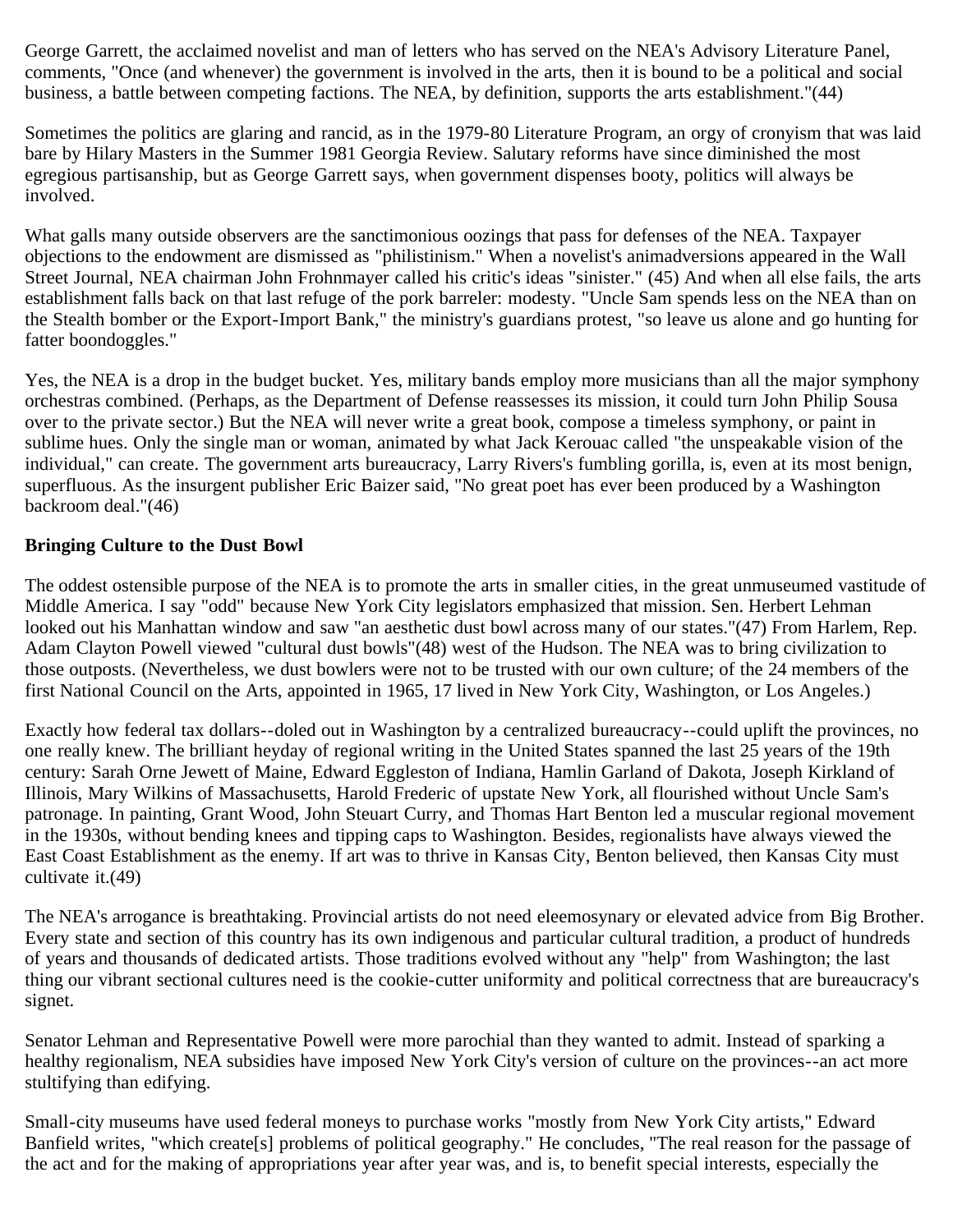culture industry of New York City."(50)

That is no surprise. For all its vaunted "regional- ism," the FAP of the 1930s served much the same function-- to "provide an outlet for New York City art and the progressive culture it embodied,"(51) as art historian Helen Townsend has written. Claire S. Chow notes that "New York City became a major center of activity while many other parts of the country were virtually untouched by the Federal Theater Project."(52) (In our century, Mississippi has arguably produced more major writers than New York City. Yet I am unaware of any proposals to reverse the flow of culture.)(53)

The NEA has been more patronizing than patron to the towns and villages of Middle America. An example: in 1969 NEA grantee George Plimpton, editor of the American Literary Anthology/2, confounded observers by paying \$1,500 for a poem by Aram Saroyan consisting of the single misspelled word, "lighght."

When an assistant to an Iowa congressman asked Plimpton what Saroyan's poem meant, the editor replied, "You are from the Midwest. You are culturally deprived, so you would not understand it anyway."(54) We are subsidizing superciliousness; taxpayers are mulcted and then mocked, and if they complain, it is "good old-fashioned American small town hysteria,"(55) in one NEA staffer's phrase.

# **Taking the King's Shilling?**

One NEA publication declared, "Direct support for the individual writer is almost non-existent. Financial aid is necessary to buy time for them to write."(56) That is nonsense, a bureaucrat's fancy: without government, no one will paint or write or sing again!

Tell it to William Faulkner. "The writer doesn't need economic freedom," said the bard of Yoknapatawpha County. "All he needs is a pencil and paper. I've never known anything good in writing to come from having accepted any free gift of money. The good writer never applies to a foundation. He's too busy writing something." $(57)$ 

Faulkner was echoed by John Updike: "I would rather have as my patron a host of anonymous citizens digging into their own pockets for the price of a book or a magazine than a small body of enlightened and responsible men administering public funds."(58)

Michael Mooney, in The Ministry of Culture, writes of the difficulty the NEA has had in breaking dancers to the government bit. They're always going off on their "own to form experimental dance companies, on the spur of the moment, without tapping the national capital for research and development funds."(59) Indeed, the best dancers seem wholly indifferent to the NEA:

Edward Villella continued to dance with the New York City Ballet for the same \$100 per performance he was paid before all the national programs began because Villella loved to dance. Just as farmers believed that farms were not for buying and selling, but for farming, great dancers wanted to dance whether or not they were employed for the night as minor officials of the government. No matter what the patrons of dance told each other at intermission, the coins they showered on the stage for the performance had no effect upon a dancer's feet. In the magic fleeting instant when beauty appeared, the amount approved for national grants was irrelevant.(60)

An additional danger of state sponsorship is tersely rendered by the maxim: he who takes the king's shilling becomes the king's man. That is Lawrence Ferlinghetti's gravamen. In a letter to Stanley Kunitz, then-Consultant in Poetry to the Library of Congress, Ferlinghetti wrote: "I'm still concerned with the symbolic importance of a poet lending his talent to any branch of the government. . . . Guilt by complicity, as I learned it chez Camus, is I'm afraid still to be reckoned with."(61)

That principle was upheld by poet Robert Lowell, who in 1965 turned down an invitation to read at the Johnson White House. "Every serious artist knows that he cannot enjoy public celebration without making subtle public commitments," (62) Lowell explained. The artist who accepts the honors and emoluments of state becomes a "state man," in George Konrad's phrase. He has sold his birthrights-- freedom and independence--for a mess of pottage.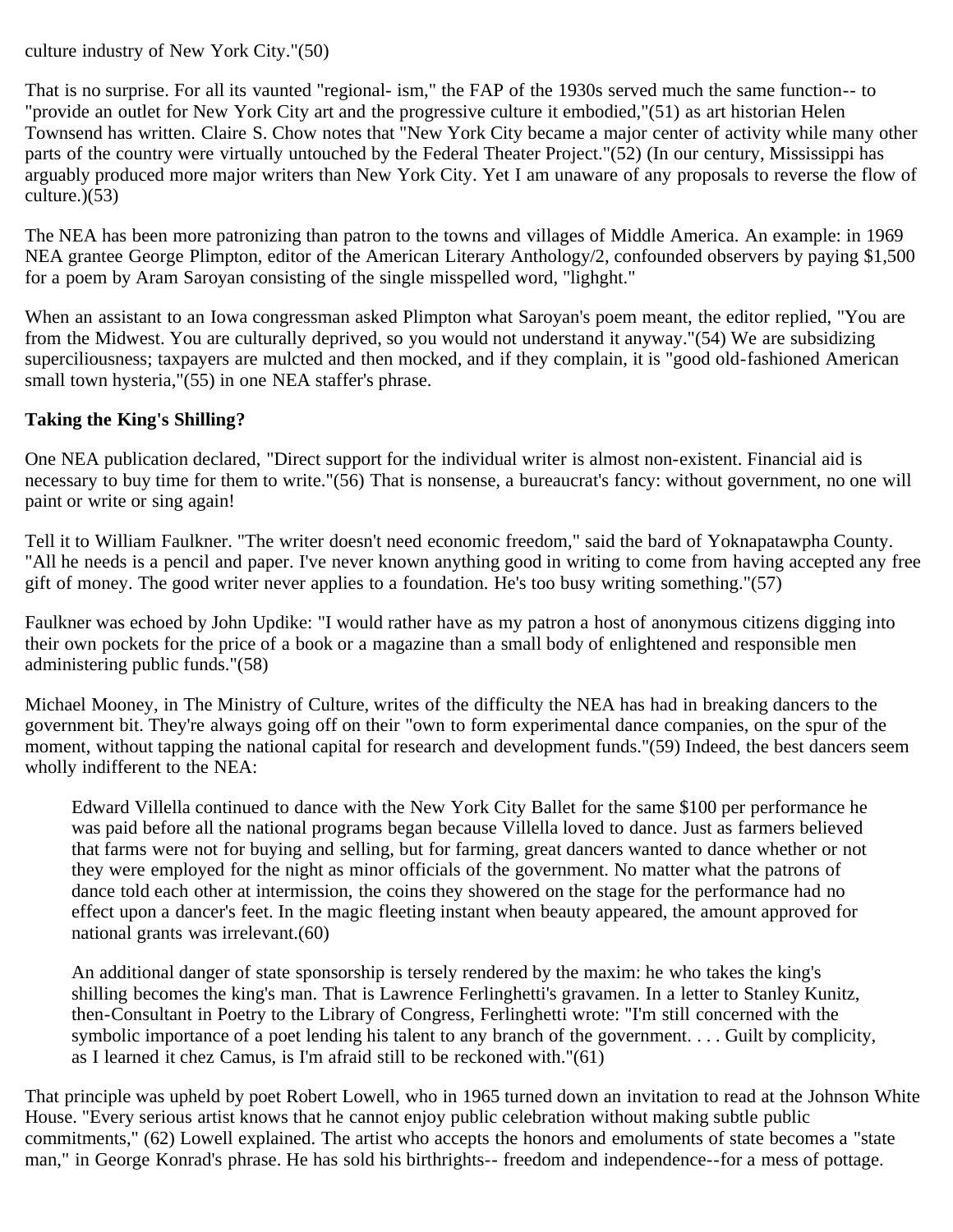An indignant article by Grace Glueck in the New York Times unwittingly revealed another insidious danger of subsidy. An NEA grant is "highly important money," she averred, in part because "it confers prestige."(63)

Is it really the place of the federal government to "confer prestige" upon an artist? What kind of artist would accept the "prestige" that a government body would confer? Certainly not the rebel spirits or pathfinders we like to imagine artists to be. Herman Melville spurned an invitation to join the New York Authors' Club; Sinclair Lewis turned down the Pulitzer Prize; Ernest Hemingway, cussed ornery independent, grumbled, "A writer is an outlyer like a Gypsy. . . . If he is a good writer he will never like any government he lives under. His hand should be against it and its hand will always be against him."(64) Those men didn't need "prestige" of the sort attached to an NEA grant.

In 1963, when IRS agents raided the Living Theatre, a temple of the avant-garde, guiding lights Julian Beck and Judith Malina doughtily challenged the intruders. "Art Before Taxes," they proclaimed. Dramatists, critics, and theatergoers rallied to their defense. Donations poured in; one benefactor secured Beck and Malina and company a new stage. A couple of misguided souls suggested that government--the cause of the Living Theatre's demise--should step in with a subsidy. To confer prestige, you know. The legendary Paul Goodman set them straight. "Artistically," Goodman lectured, "official support of new theatre would in all probability be positively damaging."(65)

And unnecessary, as any rock and roller could have told Beck and Malina. Rock and roll receives not a penny of NEA money; yet it thrives, not only the formulaic rock heard on the radio but vital, roots rock played in small clubs in every nook and cranny in America. The spirit is democratic, open, Whitmanesque even. The punks of the late 1970s had a slogan--DIY, or "Do It Yourself." They did not ask the cultural establishment for a handout, or even a place to play. They founded their own clubs, bought secondhand guitars, paid the bands out of the gate proceeds, recorded in cheap studios, and disseminated tapes through and wrote themselves up in hand-stapled little magazines. Many of those bands were from small and medium cities; they sang of local concerns; they were "regionalist" in the best sense: R.E.M. from Athens, Georgia; The Rainmakers from Kansas City, Missouri; Red-Headed Stepchild from Elba, New York; Human Switchboard from Cleveland, Ohio. They made music that will last . . . and they did it themselves, did it themselves, cooperatively, in the American grain.

#### **Conclusion**

One of the angriest, most despairing broadsides against the NEA was leveled by the writer Richard Moore. His stinging critique, published in 1980, still pierces:

It isn't just that the money we give to artists is being wasted. It's doing positive harm. An arts bureaucracy has grown up in the last few years to formulate the applications, select the judges, and give the right sort of ballyhoo to the recipients. There is no other way for such a system to work. And there is no way to make such a system honest. But supposing that it is honest, it cripples nevertheless. Only mediocrity can destroy art. And in every bureaucracy, mediocrity luxuriates. Where do the judges come from? The writers' union, of course. The solid citizens of art who have enough of a reputation to be chosen and nothing better to do than such hackwork. And they will reward those who are like themselves. They will constitute a self-perpetuating and endlessly stultifying organization that will ensure the banishment of all true talent to madness and outer darkness. Precisely that, I suspect in the depths of my heart, is the true purpose of such a system: to stamp all creativity out of a society which has grown too brittle to endure it. (Moore's emphasis)(66)

American artists do not need a ministry of culture. Our writers and painters and dramatists and musicians have flourished when government has ignored them. We don't want subsidy. We don't want censorship. We just want to be left alone.

#### **Footnotes**

(1) George Konrad, Antipolitics (New York: Harcourt Brace Jovanovich, 1984), pp. 214-15.

(2) Quoted in "Sex, Politics, & Religion," Common Cause Magazine, November/December 1989, p. 22.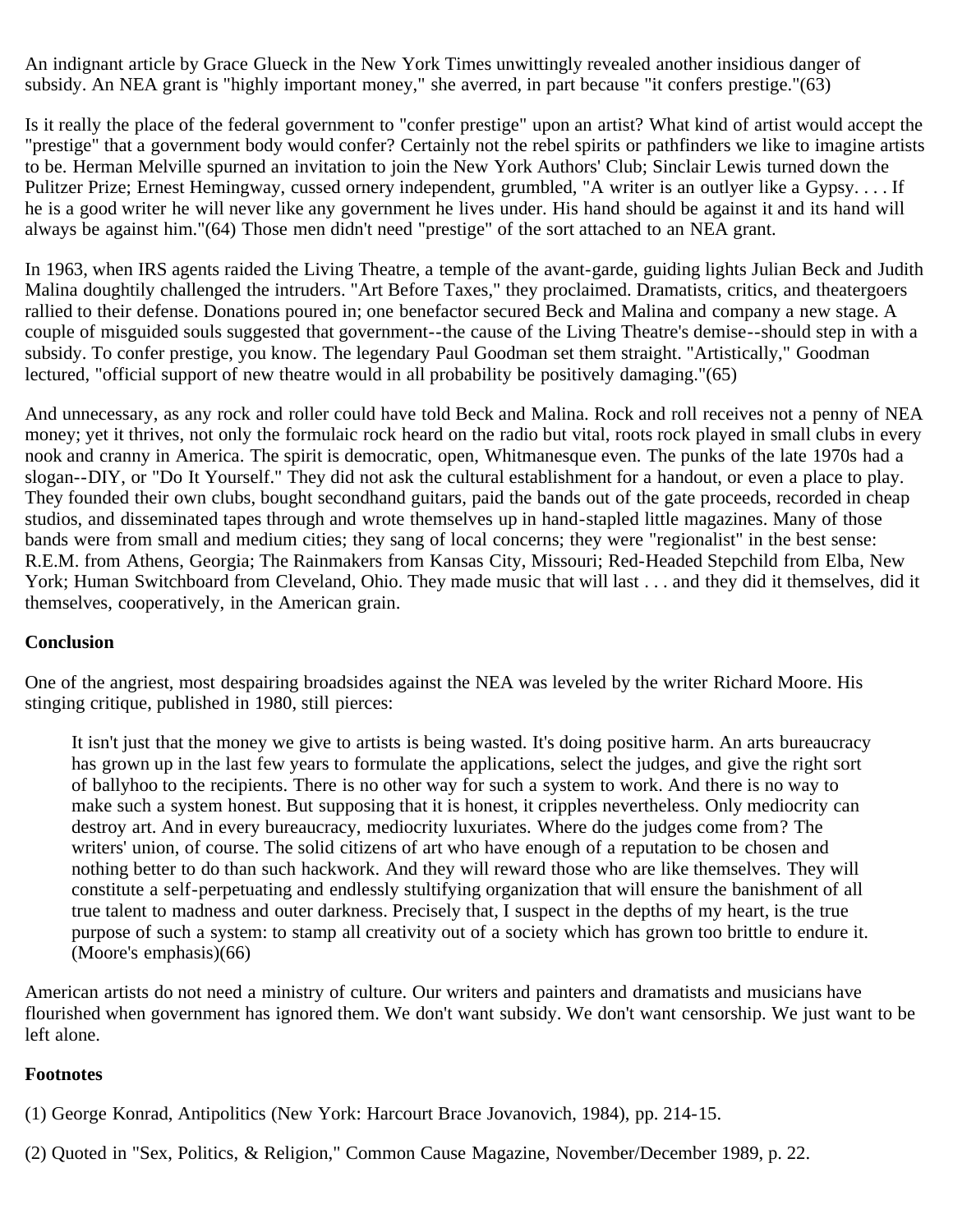(3) Dana Rohrabacher, "Shield the Taxpayers from Funding Trash," USA Today, March 27, 1990, p. 10A.

(4) Grace Glueck, "Border Skirmish: Art and Politics," New York Times, November 19, 1989, p. H1.

(5) Quoted in Helen Townsend, "The Social Origins of the Federal Art Project," in Art, Ideology, and Politics, ed. Judith H. Balfe and Margaret Jane Wyszomirski (New York: Praeger, 1985), p. 276.

(6) Ibid., p. 268.

(7) Russell Lynes, "The Case against Government Aid to the Arts," New York Times Magazine, March 25, 1962, p. 84.

(8) Terry Lynn Cornwell, "Party Platforms and the Arts," in Art, Ideology, and Politics, pp. 247-48.

(9) Quoted in M.E. Bradford, "Subsidizing the Muses," in Remembering Who We Are: Observations of a Southern Conservative (Athens: University of Georgia Press, 1985), p. 103.

(10) Quotes from Gary O. Larson, The Reluctant Patron (Philadelphia: University of Pennsylvania Press, 1983), pp. 102-23.

(11) Ibid., p. 83.

(12) Ibid., p. 131.

(13) Quoted in Alvin Toffler, The Culture Consumers (New York: St. Martin's Press, 1964), pp. 188-89.

(14) Neeli Cherkorski, Ferlinghetti (New York: Doubleday, 1979), p. 208.

(15) During the campaign, Kennedy said, "I do not believe federal funds should support symphony orchestras or opera companies, except when they are sent abroad in cultural exchange programs." Quoted in "The Candidates and the Arts," Saturday Review, October 29, 1960, p. 43.

(16) Cornwell, p. 248.

(17) Gore Vidal, "Writers and the World," in Homage to Daniel Shays: Collected Essays, 1952-1972 (New York: Random House, 1972), p. 215.

(18) George Garrett, "Art Is Always Political When the Government Starts Giving Grants," Chronicles, June 1990, p. 19.

(19) Quoted in Larson, p. 158.

(20) Ibid., p. 181.

(21) National Foundation for the Arts and Humanities Act of 1965, Pub. L. 209 (20 U.S.C. 952), Sec. 3B.

(22) Paul Goodman, "A New Deal for the Arts," in Creator Spirit Come! The Literary Essays of Paul Goodman, ed. Taylor Stoehr (New York: Free Life, 1977), p. 125.

(23) Quoted in Larson, p. 197.

(24) National Endowment for the Arts, Five Year Planning Document: 1986-1990 (Washington: Government Printing Office, 1984), p. 379.

(25) Ralph Waldo Emerson, "Art," in vol. 2 of Emerson's Works (Boston: Houghton Mifflin, 1883), p. 342.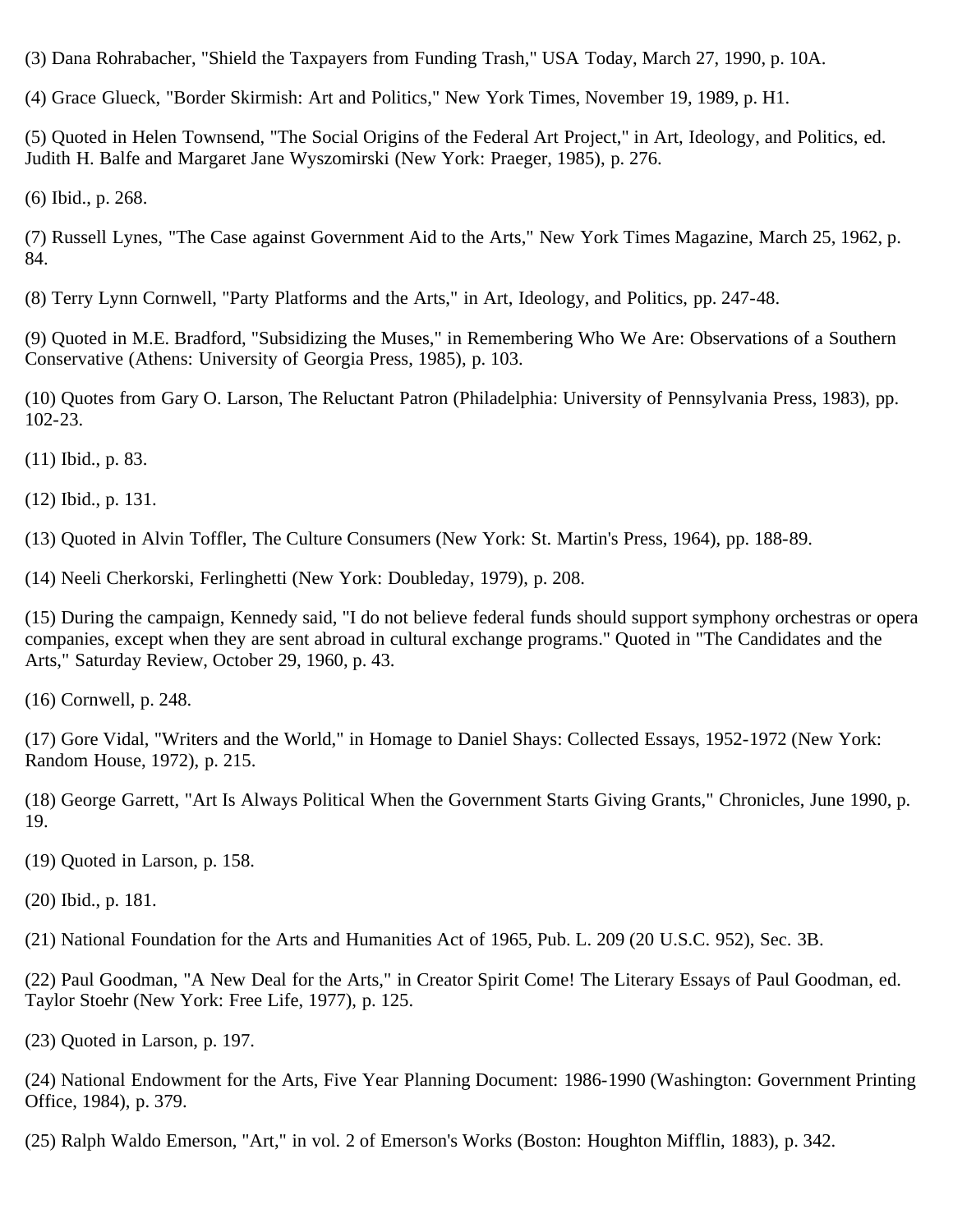- (26) Edward C. Banfield, The Democratic Muse (New York: Basic Books, 1984), pp. 72-73.
- (27) William D. Grampp, Pricing the Priceless (New York: Basic Books, 1989), pp. 57-58.
- (28) "Americans on Art," Washington Post, May 13, 1985.
- (29) Robert J. Samuelson, "Highbrow Pork Barrel," Newsweek, August 21, 1989, p. 44.

(30) Banfield, P. 7.

- (31) Dick Netzer, The Subsidized Muse (Cambridge: Cambridge University Press, 1978), p. 20.
- (32) Quoted in Larson, p. 216.
- (33) Richard Kostelanetz, "The New Benefactors," Liberty, January 1990, p. 60.
- (34) Kevin V. Mulcahy, "The NEA as Public Patron of the Arts," in Art, Ideology, and Politics, p. 335.
- (35) Congressional Record, July 12, 1989, p. H3638.
- (36) Banfield, p. 188.

(37) Frank Norris, "Novelists of the Future," in The Responsibilities of the Novelist (New York: Doubleday, Page and Company, 1903), p. 210.

(38) Jonathan Yardley, "The NEA Debate, Derailed by Drama," Washington Post, April 9, 1990, p. C2. Los Angeles painter Laura Main has the same misgivings. "Everyone takes a risk in choosing a certain career path--why should artists be exempt? Relying on the government to sponsor art work . . . is to me no more than subjecting yourself to the fate of a bureaucratic lackey." Letter to the author, June 29, 1990.

(39) Contrast Erica Jong, who could not finish her book until the taxpayers ponied up \$5,000, with Thomas Wolfe, who roared, "I have at last discovered my own America, I believe I have found my language, I think I know my way. And I shall wreak out my vision of this life, this way, this world and this America, to the top of my bent, to the height of my ability, but with an unswerving devotion, integrity and purity of purpose that shall not be menaced, altered or weakened by any one." Quoted in David Herbert Donald, Look Homeward (Boston: Little Brown, 1987), p. 397.

(40) E. L. Doctorow, "Art Funding for the Artist's Sake," The Nation, July 4, 1981, p. 12.

- (41) Jacques Barzun, "A Surfeit of Art," Harper's, July 1986, p. 48.
- (42) Michael Straight, Nancy Hanks, (Durham, N.C.: Duke University Press, 1988), pp. 288-90.
- (43) Banfield, pp. 134-35.

(44) Garrett, p. 20. In this article, Garrett mentioned a friend of his, a North Carolinian, who "has just turned down a \$40,000 lifetime achievement grant from the NEA. Not because he didn't need the money--he has precious little. But because he has long been an outspoken critic of individual grants, and meant it, and did not wish to betray his principles." Now that is integrity.

(45) John E. Frohnmayer, "Real Artists Often Need Handouts," letter to the editor, Wall Street Journal, June 6, 1990.

- (46) Quoted in Michael M. Mooney, The Ministry of Culture (New York: Wyndham, 1980), p. 323.
- (47) Quoted in Larson, p. 123.
- (48) Quoted in Banfield, p. 59.